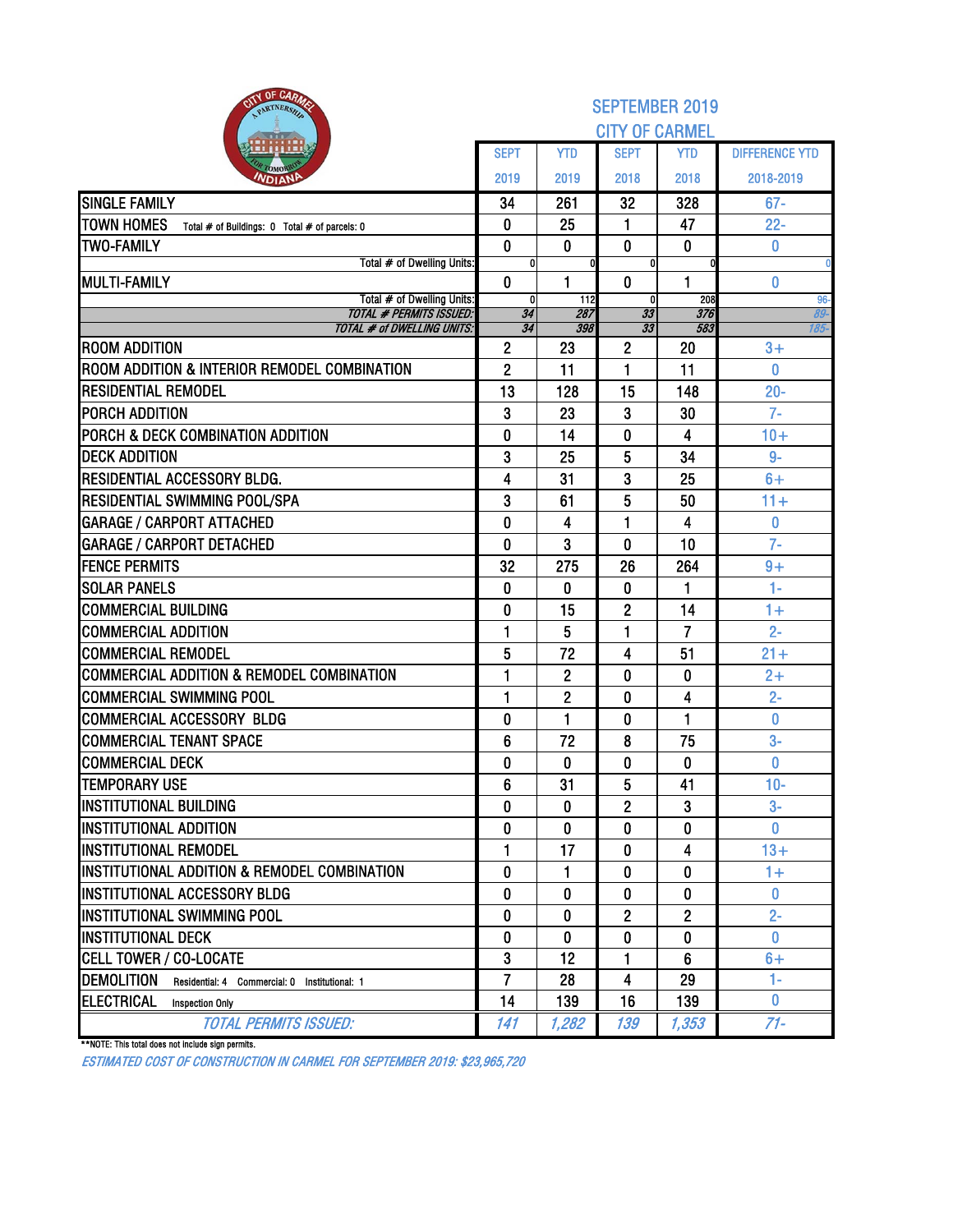

# D.O.C.S. BUILDING PERMIT ACTIVITY SEPTEMBER 2019

COMMERCIAL, INSTITUTIONAL, & MULTI-FAMILY - NEW STRUCTURES, ACCESSORY BUILDINGS, ADDITIONS, TENANT FINISHES,REMODELS, POOLS, DECKS (Institutional includes churches, schools & public libraries)

#### Type of Construction Total Permits Issued

## PERMITS ISSUED

| <b>COMMERCIAL ADDITION:</b>                                          |  |
|----------------------------------------------------------------------|--|
| • Shafer Powder Coating, $4518$ W. $99th$ St.                        |  |
| COMMERCIAL ADDITION / REMODEL:.                                      |  |
| • Vine Healthcare, 40 N. Rangeline Rd.                               |  |
| <b>COMMERCIAL SWIMMING POOL:</b>                                     |  |
| • Home 2 Suites, 12845 Old Meridian St.                              |  |
|                                                                      |  |
| • GEICO. 101 W. 103 <sup>rd</sup> St.                                |  |
| • Renewal By Andersen, 1320 City Center Dr. #300                     |  |
| • Catbird Seat Salon, 1420 W. Main St. Suite B                       |  |
| • Interior Shell, 13080 Grand Blvd.                                  |  |
| • Willowbrook Pharmacy, 720 Adams St. #100 & #120                    |  |
| • Val Pak Reach Magazine, 3003 E. $98^{\prime\prime\prime}$ St. #207 |  |
| • PNC Bank, 11405 Pennsylvania St.                                   |  |
| • Cheeburger Cheeburger, 9873 N. Michigan Rd. #140                   |  |
| • X Golf, 14511 Clay Terrace Blvd. $#120$                            |  |
| • South Bend Chocolate Company Café, 43 W. Main St.                  |  |
| • Spec Suite, 12411 Pennsylvania St. #210                            |  |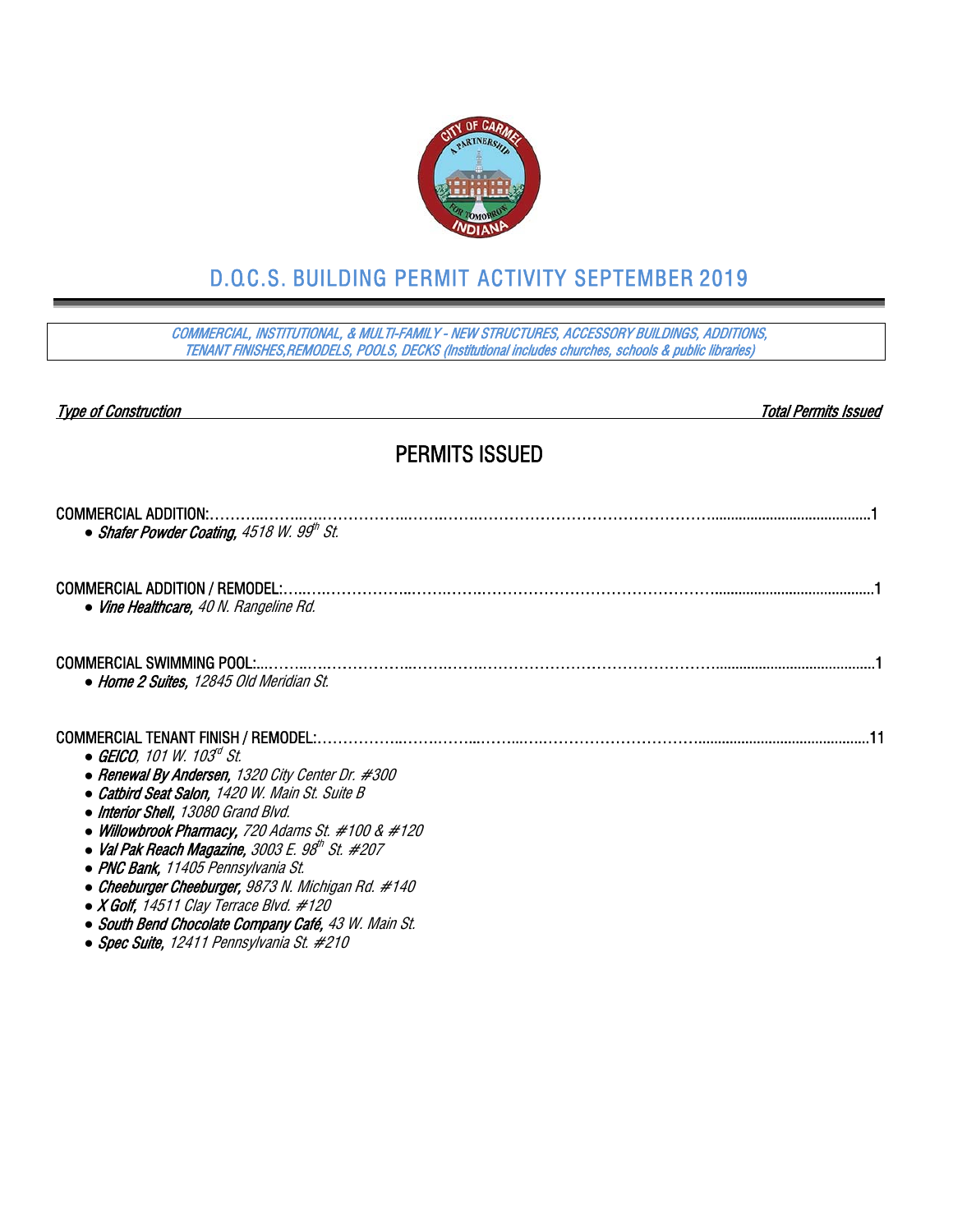# COMMERCIAL CERTIFICATES OF OCCUPANCY ISSUED

| COMMERCIAL NEW STRUCTURE:.                                                               |  |
|------------------------------------------------------------------------------------------|--|
| • Puccini's Pizza, 2510 Harleston St.<br>• Merchants Bank of Indiana HQ, 410 Monon Blvd. |  |
| COMMERCIAL TENANT FINISH / REMODEL:                                                      |  |
| • Metronet Office, 12415 Old Meridian St.                                                |  |
| • BMV Connect, 271 Merchants Square Dr.                                                  |  |
| $\bullet$ Joe's Next Door, 111 W. Main St. #120                                          |  |
| • Wentworth at West Clay, 12880 University Crescent                                      |  |
| • Physical Therapy Office, 580 E. Carmel Dr. #402                                        |  |
| • National Record Retrieval, 101 E. Carmel Dr. #111                                      |  |
| • Braces For U, 13740 N. Meridian St.                                                    |  |

*●* Indiana Massage College, 10585 N. Meridian St. #102

### D.O.C.S. BUILDING & SIGN ACTIVITY SEPTEMBER 2019

|                                       | <b>SEPT 2019</b> | <b>SEPT 2018</b> |
|---------------------------------------|------------------|------------------|
| TOTAL BUILDING PERMITS ISSUED:        | 141              | 139              |
| <b>TOTAL FENCE PERMITS ISSUED:</b>    | 32               | 26               |
| <b>TOTAL SIGN PERMITS:</b>            | 27               | 27               |
| <b>TOTAL PUBLIC EVENT BANNERS:</b>    | 4                | 8                |
| BUILDING INSPECTIONS PERFORMED:       | 527              | 604              |
| <b>BUILDING PLAN REVIEWS:</b>         | 101              | 106              |
| PUBLIC REQUEST FOR INFORMATION (RFI): | 33               | 11               |

## D.O.C.S. NEWS AND NOTES SEPTEMBER 2019

*●* Mike Hollibaugh and Adrienne Keeling attended the Hamilton County Neighborhood Development meeting September 20.

*●* Members of the Department participated in the annual Public Safety Day on September 21.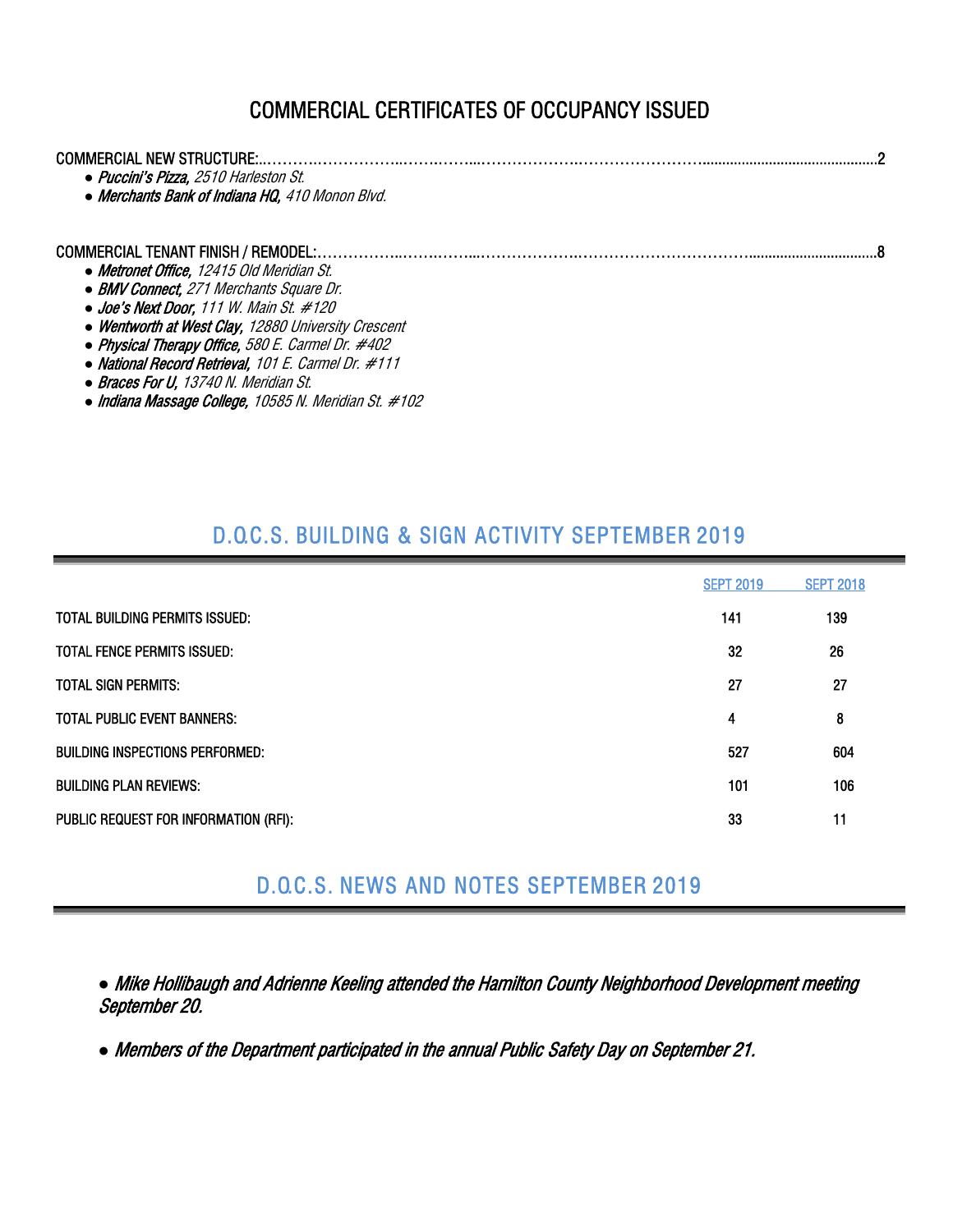# D.O.C.S. CODE ENFORCEMENT ACTIVITY SEPTEMBER 2019

|                                                                                                    | CODE ENFORCEMENT TASK REPORT SUMMARY FOR SEPTEMBER 2019 |                                                                                                                                    |                         |                    |                                       |
|----------------------------------------------------------------------------------------------------|---------------------------------------------------------|------------------------------------------------------------------------------------------------------------------------------------|-------------------------|--------------------|---------------------------------------|
| <b>COMPLAINTS RECEIVED</b><br>EMAIL<br>"MY CARMEL" APP<br><b>PHONE</b><br>REFERRAL<br><b>STAFF</b> | TOTAL:<br>9<br>16<br>8<br>0<br>20                       | <b>INSPECTION STATISTICS</b><br>NEW CASES<br>INITIAL INSPECTIONS<br>ABATEMENT<br>INITIAL VIOLATION NOTICE<br><b>RE-INSPECTIONS</b> |                         |                    | TOTAL:<br>54<br>44<br>12<br>28<br>162 |
| <b>WALK-IN</b>                                                                                     |                                                         | <b>CLOSED CASES</b>                                                                                                                |                         |                    | 54                                    |
| <b>INSPECTIONS BY AREA</b><br>NEW CASES<br>INITIAL INSPECTIONS                                     | <b>WEST</b><br>8<br>10                                  | <b>CENTRAL</b><br>29<br>19                                                                                                         | <b>EAST</b><br>17<br>15 | TOTAL:<br>54<br>44 |                                       |
| <b>RE-INSPECTIONS</b><br><b>CLOSED CASES</b>                                                       | 11<br>9                                                 | 82<br>31                                                                                                                           | 69<br>14                | 162<br>54          |                                       |

CODE ENFORCEMENT MONTHLY REPORT FOR SEPTEMBER 2019

| <b>TYPE OF COMPLAINT/VIOLATION</b> | <b>NEW CASES</b> | <b>TYPE OF COMPLAINT/VIOLATION</b> | <b>NEW CASES</b> |
|------------------------------------|------------------|------------------------------------|------------------|
| BUILDING CODE VIOLATIONS           | 2                | PROPERTY MAINTENANCE               | 10               |
| COMMERCIAL VEHICLE                 |                  | RECREATIONAL VEHICLE               | 3                |
| <b>DUMPSTER</b>                    | 2                | RIGHT-OF-WAY OBSTRUCTION           |                  |
| <b>FARM ANIMALS</b>                | 0                | SIDEWALK                           | 0                |
| <b>FENCE VIOLATION</b>             | 0                | <b>SIGNS</b>                       | 56               |
| <b>GRASS OR WEEDS</b>              | 16               | TRASH/DEBRIS                       | 10               |
| <b>HOME OCCUPATION</b>             | 0                | UNSAFE BUILDING                    | 2                |
| NOISE REGULATIONS                  |                  | <b>JUNK VEHICLE</b>                | 2                |
| OPEN AND ABANDONED                 | 0                | ZONING USE VIOLATIONS              | ი                |
| OUTDOOR STORAGE                    | 2                | SNOW AND ICE REMOVAL               |                  |
| PARKING IN LAWN/GREENBELT          | 2                | <b>OTHER</b>                       |                  |
|                                    |                  | TOTAL                              | 116              |

FORECLOSURE MONITORING SUMMARY FOR SEPTEMBER 2019

|                               | <b>COMPLAINTS RECEIVED</b> |                | TOTAL:      |               |  |  |  |  |  |
|-------------------------------|----------------------------|----------------|-------------|---------------|--|--|--|--|--|
|                               | NEW CASES                  |                |             |               |  |  |  |  |  |
|                               | INITIAL INSPECTIONS        |                |             |               |  |  |  |  |  |
|                               | ABATEMENT                  |                |             |               |  |  |  |  |  |
|                               | INITIAL VIOLATION NOTICE   |                |             |               |  |  |  |  |  |
|                               | RE-INSPECTIONS             |                | 26          |               |  |  |  |  |  |
|                               | <b>CLOSED CASES</b>        |                | 3           |               |  |  |  |  |  |
|                               |                            |                |             |               |  |  |  |  |  |
| <b>FORECLOSURE STATISTICS</b> | <b>WEST</b>                | <b>CENTRAL</b> | <b>EAST</b> | <b>TOTAL:</b> |  |  |  |  |  |
| <b>NEW CASES</b>              | 0                          |                |             |               |  |  |  |  |  |
| INITIAL INSPECTIONS           | 0                          |                |             |               |  |  |  |  |  |
| RE-INSPECTIONS                |                            |                |             | 21            |  |  |  |  |  |
| <b>CLOSED CASES</b>           |                            |                |             |               |  |  |  |  |  |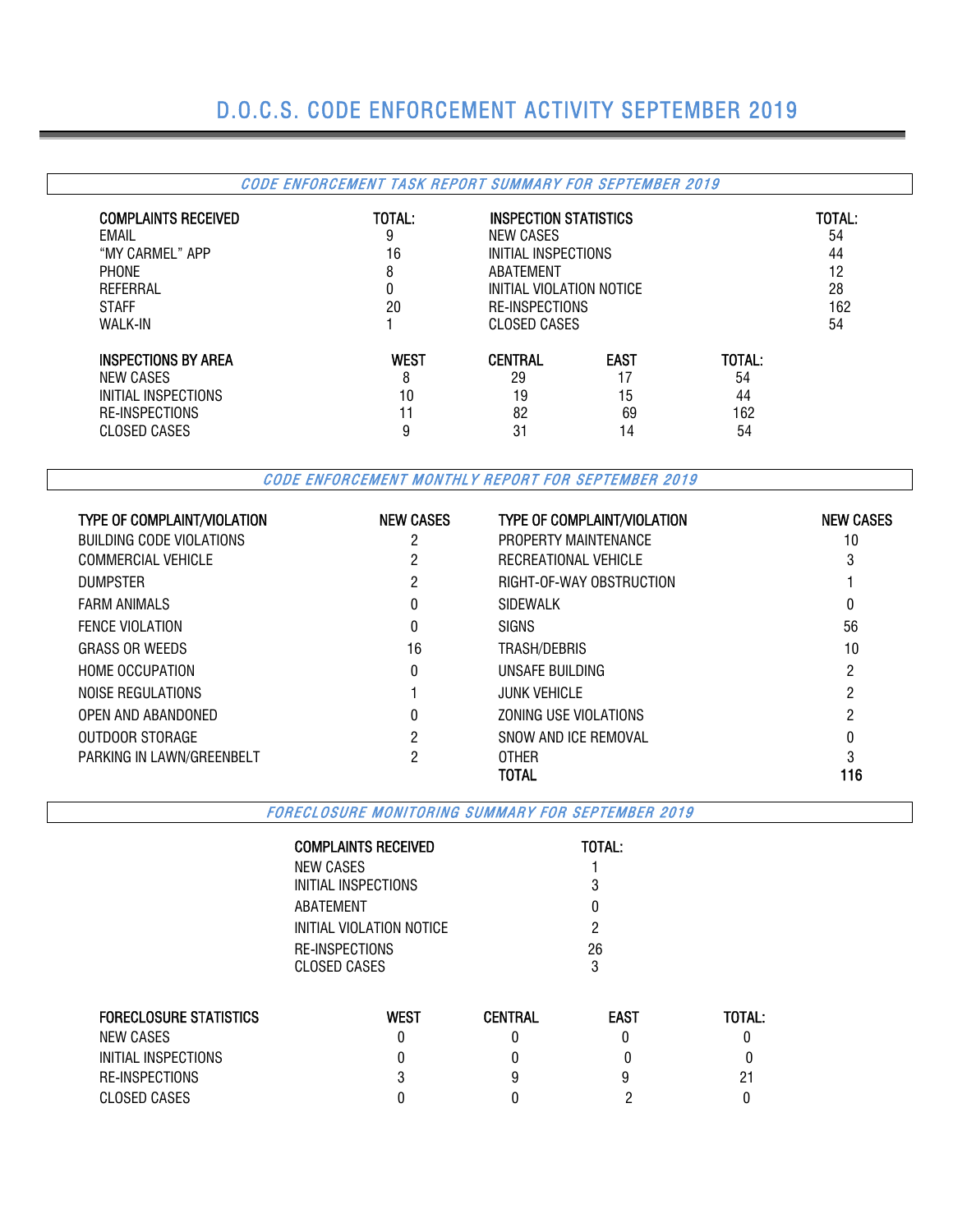## DEPARTMENT OF COMMUNITY SERVICES INCOME REPORT SEPTEMBER 1-30, 2019



| <b>OMOP</b><br><b>TRANSACTION TYPE:</b><br><b>NDIANP</b>                     | <b>TRANSACTIONS:</b> | <b>AMOUNT:</b>       |
|------------------------------------------------------------------------------|----------------------|----------------------|
| BUILDING PERMITS: [Includes the fee for full Certificate of Occupancy (C/O)] | 103                  | \$<br>97,936.74      |
| <b>DEMOLITION PERMITS:</b>                                                   | 7                    | \$<br>1,365.00       |
| <b>LATE FEES:</b>                                                            | 0                    | \$                   |
| RE-INSPECTION, ADDITIONAL INSPECTION, AND/OR TEMPORARY C/O:                  | 32                   | \$<br>5,814.50       |
| PLAN AMENDMENT: (Commercial / Institutional)                                 | 1                    | \$<br>362.00         |
| PLAN AMENDMENT: (Residential)                                                | 3                    | \$<br>540.00         |
| <b>SPECIAL EVENT PERMITS:</b>                                                | 4                    | \$<br>720.00         |
| TEMPORARY USE PERMITS/EXTENSIONS:                                            | 0                    | \$                   |
| <b>APPEALS:</b>                                                              | 0                    | \$                   |
| <b>DUPLICATE PLACARDS:</b>                                                   | $\overline{0}$       | \$                   |
| <b>FENCE PERMITS:</b>                                                        | 25                   | \$<br>1,300.00       |
| FENCE LIABILITY WAIVER: (Paid to Hamilton County)                            | 21                   | \$<br>616.00         |
| <b>ABATEMENT:</b>                                                            | 0                    | \$                   |
| ADLS:                                                                        | $\mathbf{1}$         | \$<br>1,099.00       |
| <b>ADLS AMENDMENT:</b>                                                       | 0                    | \$                   |
| <b>COMMITMENT AMENDMENT:</b>                                                 | 0                    | \$                   |
| <b>DEVELOPMENT PLAN:</b>                                                     | $\mathbf{1}$         | \$<br>1,240.12       |
| DEVELOPMENT PLAN AMENDMENT:                                                  | 0                    | \$                   |
| <b>HPR REVIEW:</b>                                                           | 0                    | \$                   |
| <b>ORDINANCE AMENDMENT:</b>                                                  | 0                    | \$                   |
| <b>PLAT VACATE:</b>                                                          | 0                    | \$                   |
| <b>PRIMARY PLAT:</b>                                                         | 0                    | \$                   |
| PRIMARY PLAT AMENDMENT:                                                      | 0                    | \$                   |
| <b>PUD ORDINANCES:</b>                                                       | 0                    | \$<br>$\blacksquare$ |
| <b>REZONE:</b>                                                               | 0                    | \$                   |
| <b>ADDITIONAL WAIVER:</b>                                                    | 0                    | \$                   |
| <b>SDR SITE PLAN REVIEW:</b>                                                 | 1                    | \$<br>175.00         |
| <b>SECONDARY PLAT/REPLAT:</b>                                                | $\overline{2}$       | \$<br>722.00         |
| <b>SUBDIVISION WAIVER:</b>                                                   | $\mathbf{1}$         | \$<br>1,099.00       |
| <b>MISC. ZONING WAIVER:</b>                                                  | 0                    | \$                   |
| <b>TAC ONLY:</b>                                                             | 0                    | \$                   |
| DEVELOPMENT STANDARDS VARIANCE:                                              | 1                    | \$<br>2,051.00       |
| <b>HEARING OFFICER REVIEW:</b>                                               | 3                    | \$<br>1,195.00       |
| <b>SPECIAL EXCEPTION VARIANCE:</b>                                           | $\pmb{0}$            | \$                   |
| <b>SPECIAL USES:</b> (Includes Special Use Amendments)                       | 1                    | \$<br>1,099.00       |
| <b>USE VARIANCE:</b>                                                         | 0                    | \$                   |
| <b>SIGN PERMITS:</b>                                                         | 22                   | \$<br>6,762.36       |
| <b>ZONING DETAILS/LETTER:</b>                                                | 1                    | \$<br>210.00         |
| PARK & RECREATION IMPACT FEE (PRIF):                                         | 29                   | \$<br>92,132.00      |
| TOTALS:                                                                      |                      |                      |
| <b>GENERAL FUND #101:</b>                                                    |                      | \$<br>124,306.72     |
| PRIF ACCOUNT # 106:                                                          |                      | \$<br>92,132.00      |
| <b>UTILITY FEES:</b> (Sewer/Water permits)                                   |                      | \$<br>121,321.00     |
| <b>TOTAL DEPOSIT:</b>                                                        |                      | \$<br>337,759.72     |
| Last Month's General Fund Deposit:                                           |                      | \$<br>166,781.01     |
| Last Month's Total Deposit:                                                  |                      | \$<br>344,626.01     |

NOTE: Receipts were deposited for 20 business days this month.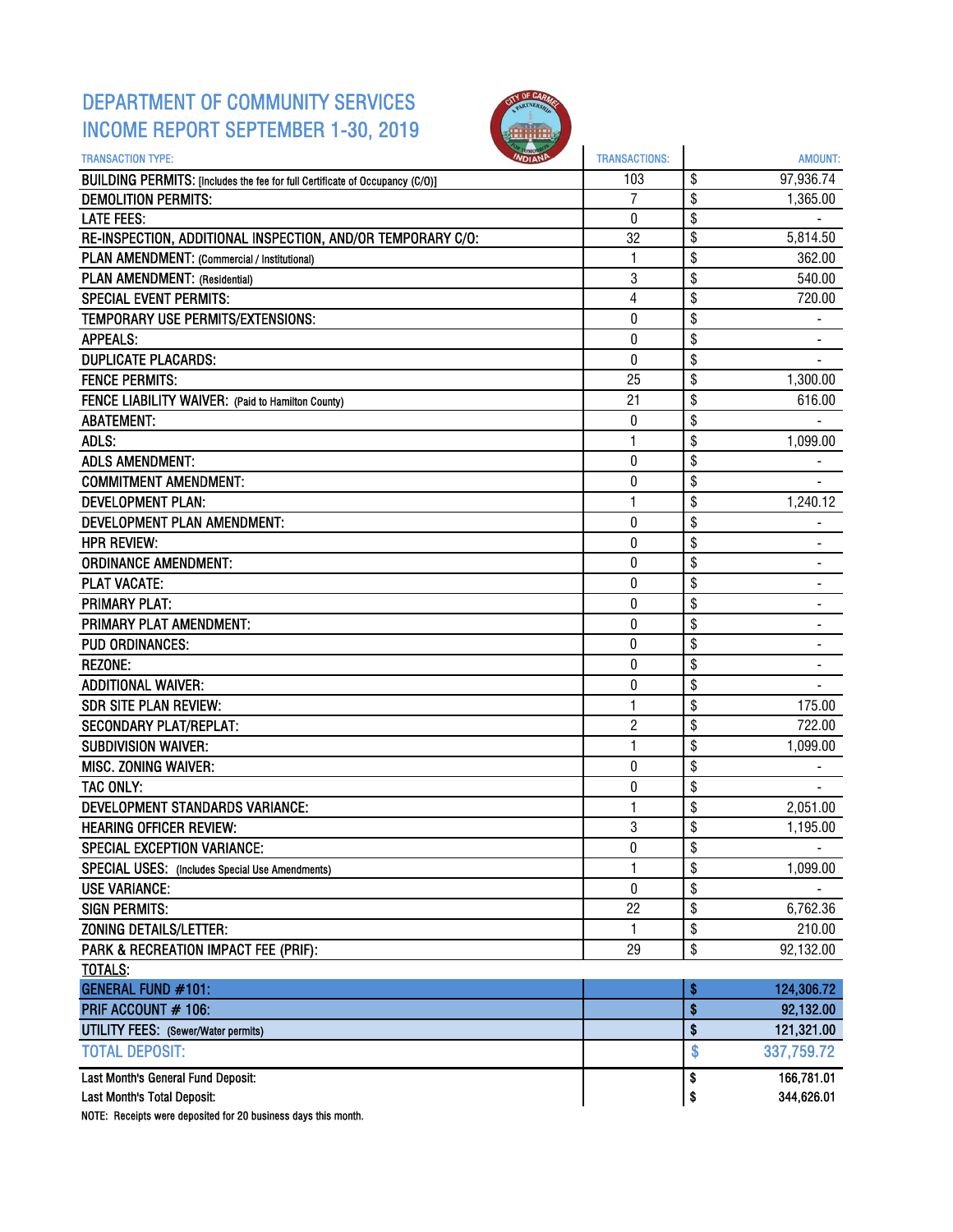### **City of Carmel Monthly Permits Issued Page 1**

| Issue<br>Date | Status | Permit<br>NO. |     | Subdiv Name                    | <b>Property Address</b>            | Permit Type Description             | Estimated<br>Cost of<br>Constructio | Sq Ft           | <b>Contractor Name</b>                       | <b>Contractor Address</b>         | Cont.City           | Cont.<br><b>State</b> | Cont.<br>Zip | Cont.Phone       | Propety Owner (as listed<br>per applicant) | Owner Adrs                    | Owner City          | Owner<br>State | Owner<br>Zip |
|---------------|--------|---------------|-----|--------------------------------|------------------------------------|-------------------------------------|-------------------------------------|-----------------|----------------------------------------------|-----------------------------------|---------------------|-----------------------|--------------|------------------|--------------------------------------------|-------------------------------|---------------------|----------------|--------------|
| 09/03/19      |        | 9080008       |     |                                | 12900 HAZEL DELL PKWY - CELL TOWER | COMMERCIAL CELL TOWER               | \$75,000                            | 72              | <b>/ERIZON WIRELESS</b>                      | 121 VILLAGE BLVD                  | <b>MADISON</b>      | <b>MS</b>             | 39110        | 813) 503-2333    | NORTHVIEW CHRISTIAN LIFE CHURC             | 12900 HAZEL DELL PKWY         | CARMEL              |                | 46033        |
|               |        | 9080054       |     | <b>THORNHURST ADDITION</b>     | 31 THORNHURST DR                   | DEMOLITION                          | \$0                                 |                 | SHELTON, ROBERT & MELISSA                    | 21 THORNHUST DR                   | CARMEL              |                       | 46032        |                  | SHELTON, ROBERT & MELISSA                  | 21 THORNHUST DF               | CARMEL              |                | 46032        |
|               |        | 19080063      |     | WINDEMERE                      | 10494 HYDE PARK                    | RESIDENTIAL PORCH ADDITION          | \$75,000                            | 700             | CUSTOM LIVING INC                            | 5335 WINTHROP AVE                 | <b>INDIANAPOLIS</b> |                       | 46220        | (317) 626-7393   | KHERADIYA, RAJ & NISHA                     | 10494 HYDE PARK AVE           | CARMEL              |                | 46032        |
|               |        | 9080168       |     | <b>BROOKSHIRE</b>              | 3706 COVENTRY WAY                  | <b>ELECTRICAL PERMIT/INSPECTION</b> | \$0                                 | $\Omega$        | <b>BELCHER ELECTRIC</b>                      | 412 N 25 W                        | <b>GREENFIELD</b>   |                       | 46140        | (317) 508-2371   | <b>STEVENS, MIKE</b>                       | 3706 COVENTRY WAY             | CARMEL              |                | 46033        |
|               |        | 9090003       |     | BLUE CREEK WOODS ESTATES       | 4405 BLUE CREEK DR                 | LECTRICAL PERMIT/INSPECTION         | \$0                                 | $\Omega$        | <b>ELLISON ELECTRIC INC.</b>                 | 918 DECLARATION DR                | GREENFIELD          |                       | 46140        | $(317)$ 462-6787 | FIELD, CHRISTINE                           | <b>4405 BLUE CREEK DR</b>     | CARMEL              |                | 46033        |
|               |        | 9090004       |     | <b>STAFFORD PLACE</b>          | 14136 W PREVAIL DR                 | FENCE PERMIT/INSPECTION             | \$0                                 | $\Omega$        | ULLSEYE FENCE DESIGN INC                     | O BOX 941                         | NOBLESVILLE         |                       | 46061-094    | (317) 774-0197   | WANG, JUAN & SHA HE                        | 14136 PREVAIL DR W            | CARMEL              |                | 46033        |
|               |        | 9090005       |     | <b>BI ACKWELL PARK</b>         | 546 3RD AVE NE                     | FENCE PERMIT/INSPECTION             | \$0                                 | $\Omega$        | OWES OF CARMEL                               | 4598 LOWES WAY                    | CARMEL              |                       | 46033        |                  | BROUGHTON, JOHN & WENDY                    | 546 3RD AVE NE                | CARMEL              |                | 46032        |
| 09/04/19      |        | 19060206      |     | CARMEL SCIENCE AND TECHNOLOGY  | 720 ADAMS ST #100 & #120           | COMMERCIAL REMODEL                  | \$58,000                            | 1.469           | AND L MANAGEMENT                             | 3825 S EAST ST                    | <b>INDIANAPOLIS</b> |                       | 46227        | (317) 784-9105   | <b>KLC REALTY LLC</b>                      | 4924 S. EMERSON               | <b>INDIANAPOLIS</b> |                | 46203        |
|               |        | 9080116       |     |                                | 3003 E 98 ST #207                  | COMMERCIAL TENANT FINISH            | \$47,000                            | 3,676           | <b>MARKSMEN CONSTRUCTION</b>                 | 3235 ELMWOOD AVE                  | <b>INDIANAPOLIS</b> |                       | 46203        | (317) 359-6275   | CUSHMAN & WAKEFIELD                        | AMERICAN SQUARE #1800         | <b>INDIANAPOLIS</b> |                | 46282        |
|               |        | 9080119       |     | <b>CROOKED STICK ESTATES</b>   | 1514 PRESTON TRAIL                 | RESIDENTIAL DECK ADDITION           | \$18,000                            | 324             | <b>KD LANDSCAPING INC</b>                    | 7377 LITTLE EAGLE CREEK           | WESTFIELD           |                       | 46074        |                  | GOLDSTEIN, ASAF & HELEN                    | 514 PRESTON TRAIL             | ARMEL               |                | 46032        |
|               |        | 9080170       |     | <b>NORTHRIDGE</b>              | 10350 N COLLEGE AVE                | DEMOLITION                          | \$0                                 | $\Omega$        | RAYS DEMOLITION INC                          | DRAWER <sup>-</sup>               | CLAYTON             |                       | 46118        |                  | HUGHES, LAWRENCE K                         | 10350 N COLLEGE AVE           | <b>INDIANAPOLIS</b> |                | 46280        |
| 09/05/19      |        | 19070059      |     |                                | 11405 PENNSYLVANIA ST              | COMMERCIAL REMODEL                  | \$1,000,000                         | 5.486           | OBERG CONSTRUCTION                           | 311 E ILLINOIS AVE                | PAI ATINE           |                       | 60067        | (847) 392-4300   | <b>PNC BANK</b>                            | 101 W WASHINGTON ST           | <b>INDIANAPOLIS</b> |                | 46255        |
|               |        | 19080034      |     | SHADOW WOOD                    | 14491 CARLOW RUN                   | RESIDENTIAL SINGLE FAMILY DWELLING  | \$375,000                           | 3.304           | PULTE HOMES OF INDIANA                       | 1590 N MERIDIAN ST #530           | CARMEL              |                       | 46032        | (317) 575-2350   | PULTE HOMES                                | 1590 MERIDIAN ST N #530       | CARMEL              |                | 46032        |
|               |        | 9080077       |     | SPRINGMILL STREAMS             | 12928 BRIGHTON AVE                 | RESIDENTIAL SWIMMING POOI           | \$60,000                            | 1,484           | FOX POOLS OF INDIANAPOLIS                    | .O. BOX 60                        | WESTFIELD           |                       | 46074        | (317) 848-5077   | CHAPMAN, GRANT & ALYSSA                    | 12928 BRIGHTON AVE            | CARMEL              |                | 46032        |
|               |        | 9090027       |     | <b>NORTHRIDGE</b>              | 10138 N PARK AVE                   | FENCE PERMIT/INSPECTION             | \$0                                 | $\Omega$        | <b>GOOD SHEPHERD FENCE</b>                   | PO BOX 241192                     | <b>INDIANAPOLIS</b> |                       | 46224        |                  | REYNOLDS, JAMIE                            | 10138 PARK AVE N              | <b>INDIANAPOLIS</b> |                | 46280        |
|               |        | 9090028       |     | <b>HAYDEN RUN</b>              | 12884 REEDY CT                     | FENCE PERMIT/INSPECTION             | \$0                                 | $\Omega$        | <b>GLIDDEN FENCE CO. INC</b>                 | <b>PO BOX 481</b>                 | WESTFIELD           |                       | 46074        | (317) 867-5140   | NOBLE, ANDREW & JENNY                      | 12884 REEDY CT                | CARMEL              |                | 46032        |
| 09/06/19      |        | 9060026       |     | WEST CARMEL CENTER             | 4335 106TH ST W #1000              | <b>GENERAL TEMPORARY USE</b>        | \$0                                 |                 | <b>AYS FIREWORKS</b>                         | 3303 US HWY 40 #17                | <b>GREENFIELD</b>   |                       | 46140        | (317) 490-3268   | LAWNDALE PLAZA LLC                         | 4335 106TH ST W               | CARMEL              |                | 46032        |
|               |        | 9080052       |     | <b>WESTMONT</b>                | 1535 GOTLAND DR                    | <b>RESIDENTIAL REMODEL</b>          | \$50,000                            | 1.350           | DESIGN FURNISH INSTALL, INC                  | 335 BROOKSTONE LANE               | <b>GREENWOOD</b>    |                       | 46142        | (317) 525-1272   | HOWARD, WILLIAM                            | 1535 GOTLAND DR               | <b>GREENWOOD</b>    |                | 46032        |
|               |        | 9080095       |     | <b>ALBANY PLACE</b>            | 3557 MARSDALE CT                   | RESIDENTIAL SINGLE FAMILY DWELLING  | \$335,000                           | 6,277           | <b>BAN, JAMES &amp; KERRI</b>                | 4296 DUFTON CT                    | CARMEL              |                       | 46033        | (317) 295-7176   | <b>BAN, JAMES &amp; KERRI</b>              | 14296 DUFTON CT               | CARMEL              |                | 46033        |
|               |        | 9080108       |     | <b>NUMAN'S ADDITION</b>        | 842 E AUMAN DR                     | RESIDENTIAL SINGLE FAMILY DWELLING  | \$310,000                           | 4.874           | DREES HOMES                                  | 00 E 96TH ST                      | <b>INDIANAPOLIS</b> |                       | 46270        |                  | <b>BAN, JAMES &amp; KERRI</b>              | 4296 DUFTON CT                | <b>CARMEL</b>       |                | 46033        |
|               |        | 9080141       |     | JORDAN WOODS                   | 10828 TIMBER LN                    | RESIDENTIAL REMODEI                 | \$25,000                            |                 | VMX CONSTRUCTION LLC                         | 325 S FLEMING ST                  | <b>INDIANAPOLIS</b> |                       | 46241        | (317) 910-1468   | ELLIOTT. TOM & KARYN                       | 0828 TIMBER LANE              | <b>CARMEL</b>       |                | 46032        |
|               |        | 9080147       |     | <b>OVERBROOK FARMS</b>         | 14453 PEMBERTON LN                 | RESIDENTIAL SINGLE FAMILY DWELLING  | \$455,000                           | 7,215           | <b>FISCHER HOMES</b>                         | 602 E. 75TH ST STE 400            | <b>INDIANAPOLIS</b> |                       | 46250        | (317) 348-2500   | *FISCHER HOMES                             | 602 E. 75TH ST STE 400        | <b>INDIANAPOLIS</b> |                | 46250        |
|               |        | 9080159       |     | WOODS AT SHELBORNE. THE        | 3376 SHELBORNE WOODS PKWY          | RESIDENTIAL SINGLE FAMILY DWELLING  | \$582,000                           | 7318            | PULTE HOMES OF INDIANA                       | 1590 N MERIDIAN ST #530           | CARMEL              |                       | 46032        | (317) 575-2350   | PULTE HOMES                                | 1590 MERIDIAN ST N #530       | CARMEL              |                | 46032        |
|               |        | 9090008       |     | PENN VIEW HEIGHTS              | 10404 N DELAWARE ST                | <b>ELECTRICAL PERMIT/INSPECTION</b> | \$0                                 | $\Omega$        | URRENT ELECTRIC                              | 1150 WESTFIELD BLVD               | CARMEL              |                       | 46032        | (317) 508-6935   | <b>BRENNAN, SCOTT</b>                      | 10404 DELAWARE ST             | <b>NDIANAPOLIS</b>  |                | 46280        |
|               |        | 9090034       |     | COOL CREEK ESTATES             | 523 HIGH DR                        | FENCE PERMIT/INSPECTION             | \$0                                 | $\Omega$        | SELF OWNED BUSINESS                          | VORK DONE IN CLIENTS HOM CARMEL   |                     |                       |              |                  | SHORT, PATRICK                             | 523 HIGH DR                   | CARMEL              |                | 46033        |
| 09/09/19      |        | 9050202       |     | <b>VEST CARMEL MARKETPLACE</b> | 9873 N MICHIGAN RD #140            | COMMERCIAL TENANT FINISH            | \$20,000                            | 1.200           | VANG'S CONSTRUCTION LLC                      | 3144 HARRISON DR                  | CARMEL              |                       | 46033        | (317) 414-9686   | CASTO                                      | 250 CIVIC CENTER DR #500      | COLUMBUS            |                | 43215        |
|               |        | 9080026       |     |                                | 14511 CLAY TERRACE BLVD #120       | COMMERCIAL TENANT FINISH            | \$125,000                           | 5,000           | WALLOW SERVICES, LLC                         | 25626 MCCRORY LN                  | SOUTH LYON          |                       | 48178        | (248) 533-4644   | <b>WASHINGTON PRIME GROUP</b>              | 180 E BROAD ST                | COLUMBUS            |                | 43215        |
|               |        | 19080133      |     |                                | 201 W 103 ST - CELL TOWER          | COMMERCIAL CELL TOWER               | \$25,000                            | 10 <sup>1</sup> | RICSSON FIELD SERVICE                        | 221 S FRANKLIN RD #650            | <b>INDIANAPOLIS</b> |                       | 46219        | (217) 722-5381   | <b>MERIDIAN TOWER</b>                      | 10201 N ILLINOIS ST #400      | <b>INDIANAPOLIS</b> |                | 46290        |
|               |        | 19080136      |     |                                | 10636 LAKESHORE DR - CELL TOWER    | COMMERCIAL CELL TOWER               | \$25,000                            | 10 <sup>1</sup> | RICSSON FIELD SERVICE                        | 221 S FRANKLIN RD #650            | <b>INDIANAPOLIS</b> |                       | 46219        | (217) 722-5381   | WOODS SWIM CLUB INC                        | PO BOX 122                    | CARMEL              |                | 46082        |
|               |        | 9080173       |     | 217 CHERRY CREEK ESTATES       | 14069 PECOS CT                     | RESIDENTIAL REMODEL                 | \$30,000                            | 1,190           | SAGE CONSTRUCTION LLC                        | 6529 N. GRAY RD                   | NOBLESVILLE         |                       | 46062-9252   | (317) 450-0823   | ELLIS, RONALD AND KAREN                    | 4069 PECOS CT                 | CARMEL              |                | 46033        |
| 09/10/19      |        | 9070168       |     |                                | 12095 HOOVER RD                    | RESIDENTIAL SWIMMING POOL           | \$91,000                            | 1.664           | MIKE MCGHEE & ASSOC. INC                     | .O. BOX 425                       | CAMBY               |                       | 46113        | (317) 834-1785   | <b>JACKSON, BOYD &amp; KALEN</b>           | <b>5115 N PENNSYLVANIA ST</b> | <b>INDIANAPOLIS</b> |                | 46205        |
|               |        | 9070180       |     |                                | 13225 MERIDIAN ST N                | TEMPORARY USE SPECIAL EVENT         | \$0                                 |                 | MONTGOMERY TENT AND AWNING                   | 6054 E 10TH ST                    | <b>INDIANAPOLIS</b> |                       | 46201        | (317) 357-9759   | INDIANA SPINE HOSPITAL                     | 13225 N MERIDIAN ST           | <b>INDIANAPOLIS</b> |                | 46032        |
|               |        | 1908011       |     | <b>NFWARK</b>                  | 122 SHOSHONE DR                    | RESIDENTIAL SINGLE FAMILY DWELLING  | \$730,000                           | 3.567           | SIGMA BUILDERS. LLC                          | <b>4630 LISBORN DRIVE</b>         | CARMEL              |                       | 46032        |                  | MACKAY ROBERT & BARBARA                    | 2304 BRIGHTWELL PLACE         | <b>INDIANAPOLIS</b> |                | 46260        |
|               |        | 9080143       |     | <b>ALBANY PLACE</b>            | 3560 PERCIVAL DR                   | RESIDENTIAL SINGLE FAMILY DWELLING  | \$324,000                           | 5.842           | <b>OREES HOMES</b>                           | 00 E 96TH ST                      | <b>INDIANAPOLIS</b> |                       | 46270        |                  | DREES HOMES                                | 900 E 96TH ST                 | <b>NDIANAPOLIS</b>  |                | 46240        |
|               |        | 9080146       |     | JACKSON'S GRANT ON WILLIAMS CR | 1265 FRENZEL PKWY                  | RESIDENTIAL SINGLE FAMILY DWELLING  | \$850,000                           | 6,954           | HOMES BY MCKENZIE                            | 631 LISBORN DR                    | CARMEL              |                       | 46033        | (317) 574-7616   | HOMES BY MCKENZIE                          | 4631 LISBORN DR               | CARMEL              |                | 46033        |
|               |        | 9080156       |     | SUNRISE ON THE MONON           | 1505 WINDPUMP WAY                  | RESIDENTIAL SINGLE FAMILY DWELLING  | \$322,180                           | 2.937           | <b>OLD TOWN DESIGN</b>                       | 132 S RANGELINE RD STE 200 CARMEL |                     |                       | 46032        | (317) 605-8796   | WARD, ANTHONY & HALEY                      | 8901 RIVER CROSSING BLVD #452 | <b>INDIANAPOLIS</b> |                | 46240        |
|               |        | 9080160       |     | JACKSON'S GRANT ON WILLIAMS CR | 12217 HOBBY HORSE DF               | RESIDENTIAL SINGLE FAMILY DWELLING  | \$543,545                           | 5,910           | VEDGEWOOD BUILDING COMPAN                    | 32 1ST ST NE                      | CARMEL              |                       | 46032        | (317) 669-6315   | VEDGEWOOD BUILDING COMPANY                 | 32 1ST ST NE                  | <b>ARMEL</b>        |                | 46032        |
|               |        | 19080165      |     |                                | 13010 COPPER RUN BLVD              | RESIDENTIAL SINGLE FAMILY DWELLING  | \$458,000                           | 5771            | PULTE HOMES OF INDIANA                       | 1590 N MERIDIAN ST #530           | CARMEL              | IN                    | 46032        | (317) 575-2350   | PULTE HOMES                                | 1590 N. MERIDIAN ST #530      | CARMEL              |                | 46032        |
|               |        | 9090014       |     | JACKSON'S GRANT ON WILLIAMS CR | 12229 HOBBY HORSE DR               | RESIDENTIAL SINGLE FAMILY DWELLING  | \$550.994                           | 5.935           | VEDGEWOOD BUILDING COMPANY 32 1ST ST NE      |                                   | CARMEL              |                       | 46032        | (317) 669-6315   | WEDGEWOOD BUILDING COMPANY                 | 32 1ST ST NE                  | CARMEL              |                | 46032        |
|               |        | 9090017       |     | 1924 THE GROVE AT THE LEGACY   | 7161 ANTIQUITY DR                  | RESIDENTIAL SINGLE FAMILY DWELLING  | \$362,060                           | 2,223           | YATT BUILDERS                                | 68 W CARMEL DR                    | CARMEL              |                       | 46033        | (317) 981-0211   | PYATT, TODD                                | 68 W CARMEL DR                | CARMEL              |                | 46032        |
|               |        | 9090018       |     | 28 THE GROVE AT THE LEGACY     | 7167 ANTIQUITY DR                  | RESIDENTIAL SINGLE FAMILY DWELLING  | \$368,065                           | 2.583           | PYATT BUILDERS                               | 68 W CARMEL DR                    | CARMEL              |                       | 46033        | (317) 981-0211   | PYATT. TODD                                | 68 W CARMEL DR                | CARMEL              |                | 46032        |
|               |        | 9090052       |     |                                | 9880 N MICHIGAN RD                 | ELECTRICAL PERMIT/INSPECTION        | \$0                                 |                 | GENESIS ELECTRICAL SERVICER                  | 21222 CUMBERLAND RD               | NOBLESVILLE         |                       | 46062        | (317) 708-7000   | <b>REED CARLSON</b>                        | 9834 N MICHIGAN RD            | CARMEL              |                | 46032        |
|               |        | 9090054       |     | ROHRER WOODS                   | 787 GRACE DR                       | FENCE PERMIT/INSPECTION             | \$0                                 | $\Omega$        | SELF OWNED BUSINESS                          | VORK DONE IN CLIENTS HOM CARMEL   |                     |                       |              |                  | IRELAN, SCOTT & RACHEL                     | 787 GRACE DR                  | CARMEL              |                | 46032        |
|               |        | 9090056       | 191 | <b>LEXINGTON FARMS</b>         | 10821 BELMONT CIR                  | <b>FENCE PERMIT/INSPECTION</b>      | \$0                                 | $\Omega$        | <b>GOOD SHEPHERD FENCE</b>                   | PO BOX 241192                     | <b>INDIANAPOLIS</b> |                       | 46224        |                  | <b>BETZINGER, LAURA</b>                    | 10821 BELMONT CIR             | <b>INDIANAPOLIS</b> |                | 46280        |
|               |        | 9090057       |     | 149 LOST OAKS AT HAVERSTICK    | 5886 LOST OAKS DR                  | FENCE PERMIT/INSPECTION             | \$0                                 | $\Omega$        | BACKYARD SOLUTIONS                           | 1128 STATE RD 19                  | <b>CICERO</b>       |                       | 46034        |                  | <b>BAIRD, CHRIS &amp; INGRID</b>           | 5886 LOST OAKS DR             | CARMEL              |                | 46033        |
| 09/11/19      |        | 9080018       |     | <b>SPRING RUN ESTATES</b>      | 10909 CROOKED STICK LN             | DEMOLITION                          | -\$0                                | $\bigcap$       | ASEY-BERTRAM CONSTRUCTION                    | 5780 E 25TH ST                    | <b>INDIANAPOLIS</b> |                       | 46218        | 317) 546-3366    | <b>BOVE, SCOTT &amp; ALLY</b>              | 0909 CROOKED STICK LANE       | <b>CARMEL</b>       |                | 46032        |
|               |        | 9080129       |     | <b>MAYFLOWER PARK</b>          | 4518 W 99 ST                       | COMMERCIAL ADDITION                 | \$709,872                           | 5.800           | MYERS CONTRUCTION MANAGEME 13518 MYRTLE LN   |                                   | <b>FISHERS</b>      |                       | 46038        | (317) 773-3590   | <b>SCHAFER POWDER</b>                      | 8231 ZIONSVILLE RD.           | <b>INDIANAPOLIS</b> |                | 46268        |
|               |        | 9080140       |     | <b>ASHBROOKE</b>               | 3742 CARWINION WAY                 | RESIDENTIAL REMODEL                 | \$118,208                           | 892             | CASE DESIGN/REMODELING                       | 99 E CARMEL DR., STE 100          | CARMEL              |                       | 46032        | (317) 846-2600   | GEE, DOUG & LISA                           | 3742 CARWINION WAY            | CARMEL              |                | 46032        |
|               |        | 19090037      |     | 3PT R A FRANKE                 | 12955 OLD MERIDIAN ST #100         | <b>DEMOLITION</b>                   | \$0                                 | $\overline{0}$  | CASEY-BERTRAM CONSTRUCTION 5780 E 25TH ST    |                                   | INDIANAPOLIS IN     |                       | 46218        | (317) 546-3366   | <b>MERIDIAN DESIGN</b>                     | 241 N PENNSYLVANIA ST #300    | <b>INDIANAPOLIS</b> |                | 46204        |
|               |        |               |     |                                | 142<br><b>Total Permits:</b>       |                                     |                                     |                 | <b>Total Estimated Cost of Construction:</b> | \$23,965,720.00                   |                     |                       |              | Total Sq.Ft.:    | 285.515                                    |                               |                     |                |              |

**Status(Stat Column) codes mean: O=Open/incomplete; C=Closed/completed (includes completed permits where C/O's are not issued-like demolition or separate electrical permits); E=Expired-project may or may not have been completed, but no inspections have been scheduled. V=VOID-Permit voided.**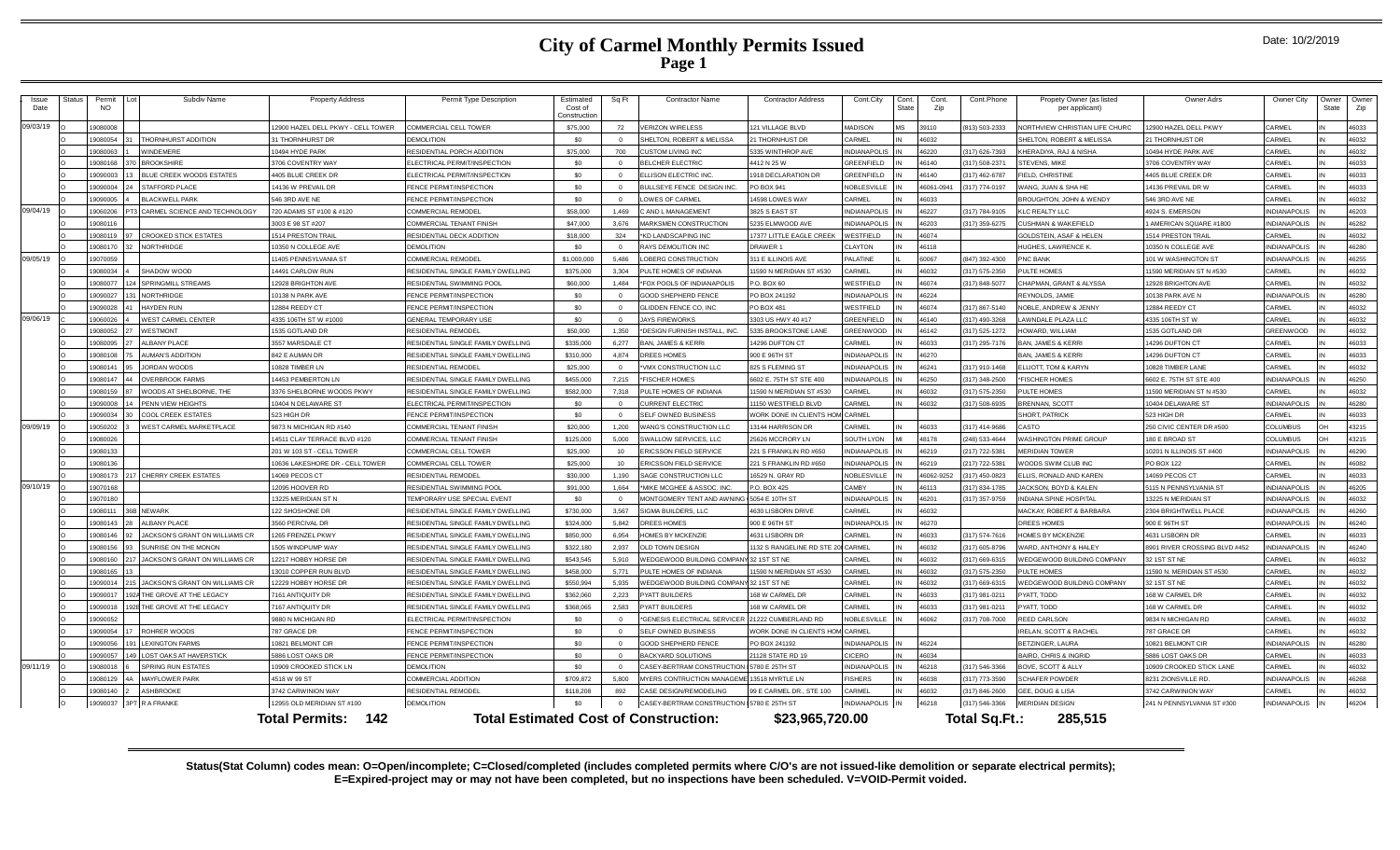### **City of Carmel Monthly Permits Issued Page 2**

|  | Date: 10/2/2019 |
|--|-----------------|
|--|-----------------|

| Issue<br>Date | <b>Status</b> | Permit<br><b>NO</b> | Subdiv Name                          | <b>Property Address</b>          | Permit Type Description                   | Estimated<br>Cost of<br>Constructio | Sq Ft    | <b>Contractor Name</b>                       | <b>Contractor Address</b>              | Cont.City<br>Cont<br>State | Cont.<br>Zip | Cont.Phone    | Propety Owner (as listed<br>per applicant) | Owner Adrs                        | Owner City          | <b>Dwner</b><br>State | Owner<br>Zip |
|---------------|---------------|---------------------|--------------------------------------|----------------------------------|-------------------------------------------|-------------------------------------|----------|----------------------------------------------|----------------------------------------|----------------------------|--------------|---------------|--------------------------------------------|-----------------------------------|---------------------|-----------------------|--------------|
| 09/11/19.     |               | 19090059            |                                      | 3030 W 116 ST                    | DEMOL ITION                               | \$0                                 |          | ASEY-BERTRAM CONSTRUCTION                    | 5780 E 25TH ST                         | <b>NDIANAPOLIS</b>         | 46218        | 317) 546-3366 | CARMEL CLAY PARKS & RECREATION             | 1411 E 116TH ST                   | CARMEL              |                       | 46032        |
|               |               | 19090062            |                                      | 4104 E MAIN ST                   | LECTRICAL PERMIT/INSPECTION               | \$0                                 | $\Omega$ | <b>ITY OF CARMEL STREET DEPT</b>             | 400 131ST ST. W                        | VESTFIELD                  | 46074        |               | CARMEL STREET DEPARTMENT                   | 3400 W. 131ST ST                  | WESTFILED           |                       | 46074        |
| 09/12/19      |               | 19060091            | <b>NEWARK</b>                        | 931 OSWEGO RD                    | ESIDENTIAL SINGLE FAMILY DWELLING         | \$350,000                           | 2.216    | <b>WEERTS, KEN</b>                           | <b>4150 WELFORD WAY</b>                | ARMEL                      | 16032        | 17) 848-9362  | <b>NEERTS, KEN</b>                         | 331 OSWEGO RD                     | CARMEL              |                       | 46032        |
|               |               | CA008001            |                                      | 530 1ST AVE SE                   | RESIDENTIAL ADDITION-ROOM(S               | \$40,000                            | 679      | SMITH, RONALD                                | 530 1ST AVE SE                         | ARMFI                      | 46032        | 17) 385-1898  | SMITH, RONALD & JOYCE                      | 530 1ST AVE SE                    | <b>ARMEL</b>        |                       | 16032        |
|               |               | 9080167             | <b>SMOKEY RIDGE</b>                  | 3180 DRIFTWOOD CT                | RESIDENTIAL SWIMMING POOL                 | \$55,000                            | 1,318    | POOLS OF FUN                                 | 891 CLARK CREEK ROAD                   | LAINFIELD                  | 46168        | 17) 714-3495  | <b>MONKE, KYLE &amp; AARON</b>             | 3180 DRIFTWOOD CT                 | CARMEL              |                       | 46033        |
|               |               | 19090070            | NORTHWOOD HILLS                      | 11726 PRAIRIE PL                 | ELECTRICAL PERMIT/INSPECTION              | \$0                                 | $\Omega$ | MC, LLC                                      | 4827 REDCLIFF DR                       | <b>VOBLESVILLE</b>         | 46062        | 317) 645-8752 | <b><i>NEICHMAN, WILLIAM</i></b>            | 11726 PRAIRIE PL                  | CARMEL              |                       | 46033        |
| 09/13/19      |               | 9070074             | <b>JMAN'S ADDITION</b>               | 842 W AUMAN DR                   | <b>DEMOLITION</b>                         | \$0                                 | $\Omega$ | RENASCENT INC                                | 935 W TROY AVE                         | NDIANAPOLIS                | 46225        | 17) 783-1500  | DREES HOMES                                | 900 E 96TH ST                     | NDIANAPOLIS         |                       | 46240        |
|               |               | 19090083            | <b>/OODLANDS, THE</b>                | 0803 E LAKESHORE DR              | LECTRICAL PERMIT/INSPECTION               | \$0                                 |          | ARRINGTON, STEVE AND DARYL                   | 0803 E LAKESHORE DR                    | ARMEL                      | 16033        | 17) 848-5910  | ARRINGTON, STEVE AND DARYL                 | 10803 E LAKESHORE DR              | CARMEL              |                       | 46033        |
|               |               | 19090091            | <b>JMMERLAKES</b>                    | 1660 SUMMERLAKES CT              | <b>ENCE PERMIT/INSPECTION</b>             | \$0                                 |          | <b>ELF OWNED BUSINESS</b>                    | <b>VORK DONE IN CLIENTS HOM CARMEL</b> |                            |              |               | ORIENT. TIMOTHY & BURDEN, JAMES            | 1660 SUMMERLAKES CT               | CARMEL              |                       | 46032        |
|               |               | 19090092            | SUNRISE ON THE MONON                 | 465 SUNDOWN CIR                  | <b>ENCE PERMIT/INSPECTION</b>             | \$0                                 | $\Omega$ | ULLSEYE FENCE DESIGN INC.                    | O BOX 941                              | <b>VOBLESVILLE</b>         | 46061-094    | 317) 774-0197 | <b>MORRIS, DANIEL &amp; JOAN</b>           | 526 BLUE RIDGE RD                 | <b>NDIANAPOLIS</b>  |                       | 46208        |
|               |               | 9090093             | <b>FXINGTON FARMS</b>                | 10890 BELMONT CIR                | <b>ENCE PERMIT/INSPECTION</b>             | \$0                                 |          | LIDDEN FENCE CO, INC                         | O BOX 481                              | VESTFIELD                  | 16074        | 317) 867-5140 | URZHAL, NATALIE                            | 10890 BELMONT CIRLCE              | NDIANAPOLIS         |                       | 16280        |
| 09/16/19      |               | 19060165            | HE SANCTUARY AT 116TH STREET         | 12006 SPARROW HAWK PI            | <b>RESIDENTIAL REMODEL</b>                | \$10,000                            | 2.490    | <b>/FNKATASWAMY.JAGADFFSAN</b>               | 2006 SPARROW HAWK PLACE                | <b>ZIONSVILLE</b>          | 46077        |               | *VENKATASWAMY. JAGADEESAN                  | 12006 SPARROW HAWK PLACE          | <b>ZIONSVILLE</b>   |                       | 46077        |
|               |               | 9090090             |                                      | 969 N RANGE LINE RD              | LECTRICAL PERMIT/INSPECTION               | \$0                                 |          | <b>EITH STOCKBERGER</b>                      | 4558 AUTUMN WOODS DR                   | ARMEL                      | 46074        |               | ANCASTER REALTY LLC                        | 1985 SR 32 E                      | <b>ZIONSVILLE</b>   |                       | 46077        |
|               |               | 19090100            | VILLAGE OF MOUNT CARMEL              | 14350 OAK RIDGE RD               | <b>ENCE PERMIT/INSPECTION</b>             | \$0                                 | $\Omega$ | <b>AMERON FENCE</b>                          | 0702 DEANDRA DR                        | <b>IONSVILLE</b>           | \$6032       |               | MCROBERTS JENNIFER                         | 14350 OAK RIDGE RD                | CARMEL              |                       | 46032        |
|               |               | 9090101             | <b>WIAN GLEN</b>                     | 103 PELICAN PL                   | <b>ENCE PERMIT/INSPECTION</b>             | \$0                                 | $\Omega$ | <b>MPERIAL FENCE</b>                         | 00 ACADEMY STREET                      | REENWOOD                   | 46143        | 17) 888-3241  | <b>NU, CHRISTOPHER &amp; KRISTEN</b>       | 103 PELICAN PL                    | CARMEL              |                       | 46033        |
|               |               | 19090102            | <b>/OODSIDE AT WEST CLAY</b>         | 13725 WOODSIDE HOLLOW DRIVE      | <b>ENCE PERMIT/INSPECTION</b>             | \$0                                 | $\Omega$ | & K FENCE                                    | 920 BROOKVILLE ROAD                    | <b>VDIANAPOLIS</b>         | 46219        |               | INE, CYNTHIA                               | 13725 WOODSIDE HALLOW DR          | CARMEI              |                       | 46032        |
|               |               | 19090103            | <b>JUCKHORN</b>                      | 13806 STONE DR                   | FENCE PERMIT/INSPECTION                   | \$0                                 | $\Omega$ | <b>BROTHERS FENCING LLC</b>                  | <b>152A BEXLEY DR</b>                  | <b>GREENWOOD</b>           | 46143        |               | KINN, ROBERT & ELIZABETH                   | 3806 STONE DR                     | CARMEL              |                       | 46032        |
| 09/17/19      |               | 19080030            |                                      | 1732 W 116 ST                    | RESIDENTIAL ADDITION AND REMODEL          | \$200,000                           | 4.318    | KENT SHAFFER BUILDERS, INC                   | 8649 E 250 S                           | <b>IONSVILLE</b>           | 46077        | 317) 409-4750 | <b>THOMAN, TIM &amp; CATHY</b>             | 1732 WEST 116TH ST                | CARMEL              |                       | 46032        |
|               |               | 19080084            |                                      | 43 W MAIN ST                     | COMMERCIAL TENANT FINISH                  | \$80,000                            | 1.472    | AMB MECHANICAL SERVICES                      | 210 GEORGETOWN RD #700                 | <b>INDIANAPOLIS</b>        | 16268        | 17) 222-5962  | <b>IENDERSON &amp; HENDERSON LLC</b>       | 692 GEIST WOODS CT                | <b>NDIANAPOLIS</b>  |                       | 46256        |
|               |               | 9080109             | <b>BERDEEN BEND</b>                  | 3061 ABERDEEN BND                | ESIDENTIAL REMODEI                        | \$38,326                            | 1,100    | <b>USE REMODELING CORP</b>                   | 1807 ALLISONVILLE RD STE               | <b>ISHERS</b>              | 16038        | 17) 403-8931  | RUCKNER, MICHAEL & MARANDA                 | 13061 ABERDEEN BEND               | CARMEL              |                       | 16032        |
|               |               | 9090013             | <b>INDEMERE</b>                      | 0345 HIGH GROVE DR               | RESIDENTIAL REMODEL                       | \$20,000                            | 340      | <b>SRAD HILL CUSTOM HOMES</b>                | 982 GLEN COVE DR                       | <b>JOIANAPOLIS</b>         | 8236         | 17) 581-1260  | AISURE MIKE                                | 0345 HIGH GROVE DRIVE             | CARMEI              |                       | \$6032       |
|               |               | 19090015            | THE GROVE AT THE LEGACY              | 101 ANTIQUITY DR                 | RESIDENTIAL SINGLE FAMILY DWELLING        | \$343,790                           | 1,772    | YATT BUILDERS                                | 68 W CARMEL DR                         | ARMEL                      | 16033        | 17) 981-0211  | YATT, TODD                                 | 168 W CARMEL DR                   | CARME               |                       | 46032        |
|               |               | 19090016            | THE GROVE AT THE LEGACY              | 107 ANTIQUITY DR                 | <b>RESIDENTIAL SINGLE FAMILY DWELLING</b> | \$363,590                           | 2.641    | YATT BUILDERS                                | 68 W CARMEL DR                         | ARMFI                      | 46033        | 17) 981-0211  | YATT, TODD                                 | 168 W CARMEL DF                   | CARMEL              |                       | 46032        |
|               |               | 19090045            | ACKSON'S GRANT ON WILLIAMS CR        | 229 WESTVALE DR                  | ESIDENTIAL SINGLE FAMILY DWELLING         | \$1,321,333                         | 9.140    | EDGEWOOD BUILDING COMPAN                     | 32 1 ST ST NE                          | ARMEL                      | 46032        | 17) 669-6315  | <b>/EDGEWOOD BUILDING COMPANY</b>          | 32 1ST ST NE                      | CARMEL              |                       | 46032        |
|               |               | 23009091            | <b>IMMERIAKES</b>                    | 9727 SUMMERLAKES DR              | <b>ESIDENTIAL REMODEL</b>                 | \$90,000                            | 5.016    | <b>CORINTHIAN FINE HOMES</b>                 | 121 E 56TH ST                          | <b>NDIANAPOLIS</b>         | 16220        | 17) 345-9077  | REED. RYAN AND ALEXIS                      | 9727 SUMMERLAKES DR               | CARMEL              |                       | 46032        |
|               |               | 9090067             | <b>VOODSIDE AT WEST CLAY</b>         | 13752 WOODSIDE HOLLOW DRIVE      | ESIDENTIAL SINGLE FAMILY DWELLING         | \$400,000                           | 5.108    | AVID WEEKLEY HOMES                           | 310 NORTH MERIDIAN STREE               | <b>INDIANAPOLIS</b>        | 46260        | 17) 669-8500  | DAVID WEEKLEY HOMES                        | 9310 NORTH MERIDIAN STREET. STE 1 | <b>INDIANAPOLIS</b> |                       | 16260        |
|               |               | 9090068             | <b>ACKSON'S GRANT ON WILLIAMS CR</b> | <b>2224 HOBBY HORSE DR</b>       | RESIDENTIAL SINGLE FAMILY DWELLING        | \$727.479                           | 5.605    | <b>VEDGEWOOD BUILDING COMPAN</b>             | 21ST ST NE                             | ARMEL                      | 16032        | 17) 669-6315  | VEDGEWOOD BUILDING COMPANY                 | 32 1ST ST NE                      | CARMEL              |                       | 16032        |
|               |               | 19090112            | UNRISE ON THE MONON                  | 9867 WINDSONG LN                 | FENCE PERMIT/INSPECTION                   | \$0                                 | $\Omega$ | ULLSEYE FENCE DESIGN INC.                    | D BOX 941                              | <b>VOBLESVILLE</b>         | 46061-09     | 17) 774-0197  | ANAH, CHRISTINE & DINGES, COOPE            | 1489 EVENSTAR BLVD                | CARMEL              |                       | 46280        |
|               |               | 19090114            | <b>JUMMERLAKES</b>                   | 10131 SUMMERLAKES DR             | FENCE PERMIT/INSPECTION                   | \$0                                 | $\Omega$ | <b>BULLSEYE FENCE DESIGN INC.</b>            | O BOX 941                              | <b>NOBLESVILLE</b>         | 16061-094    | 17) 774-0197  | KOPEL, AARON & KRISTEN                     | 10131 SUMMERLAKES DR              | CARMEL              |                       | 46032        |
|               |               | 19090124            |                                      | 12327 PENNSYLVANIA ST            | LECTRICAL PERMIT/INSPECTION               | \$0                                 | $\Omega$ | IDH CONTRACTING, INC.                        | 109 NETWORK DR.                        | LAINFIELD                  | 16168        | 317) 839-0520 | <b>ITY OF CARMEL</b>                       | ONE CIVIC SQUARE                  | CARMEL              |                       | 46032        |
| 09/18/19      |               | 9080151             | ORGANS CREEK SUBDIVISION             | 4925 MORGANS CREEK CT            | <b>ESIDENTIAL DECK ADDITION</b>           | \$40,000                            | 430      | ARTISAN OUTDOOR CRAFTSMAN                    | 1071 E 126TH ST                        | <b>ISHERS</b>              | 16038        | 17) 753-1225  | OHRER, JOE                                 | <b>1925 MORGANS CREEK CT</b>      | CARMEL              |                       | 16033        |
|               |               | 19080177            |                                      | <b>2926 CHENILLE DR</b>          | RESIDENTIAL SINGLE FAMILY DWELLING        | \$451,000                           | 5.815    | ULTE HOMES OF INDIANA                        | 590 N MERIDIAN ST #530                 | <b>ARMEL</b>               | 16032        | 17) 575-2350  | ULTE HOMES                                 | 11590 N. MERIDIAN ST #530         | CARMEL              |                       | 16032        |
|               |               | 19090023            |                                      | 12958 CHENILLE DR                | RESIDENTIAL SINGLE FAMILY DWELLING        | \$468,000                           | 5.824    | ULTE HOMES OF INDIANA                        | 1590 N MERIDIAN ST #530                | ARMEL                      | 46032        | 317) 575-2350 | PULTE HOMES                                | 11590 N. MERIDIAN ST #530         | CARMEI              |                       | 46032        |
|               |               | 19090024            |                                      | 12973 COPPER RUN BLVD            | RESIDENTIAL SINGLE FAMILY DWELLING        | \$486,000                           | 5.684    | ULTE HOMES OF INDIANA                        | 1590 N MERIDIAN ST #530                | ARMEL                      | 46032        | 317) 575-2350 | ULTE HOMES                                 | 11590 N. MERIDIAN ST #530         | CARMEL              |                       | 46032        |
|               |               | 19090025            | HERITAGE AT SPRING MILL              | <b>417 HERITAGE TERRACE LANE</b> | RESIDENTIAL SINGLE FAMILY DWELLING        | \$563,000                           | 6.187    | ULTE HOMES OF INDIANA                        | 1590 N MERIDIAN ST #530                | ARMFI                      | 16032        | 317) 575-2350 | ULTE HOMES                                 | 1590 N. MERIDIAN ST #530          | CARMEL              |                       | 46032        |
|               |               | 9090036             | COPPER RUN                           | <b>2989 COPPER RUN BLVD</b>      | ESIDENTIAL SINGLE FAMILY DWELLING         | \$440,000                           | 5.860    | ULTE HOMES OF INDIANA                        | 1590 N MERIDIAN ST #530                | ARMEL                      | 16032        | 17) 575-2350  | <b>ULTE HOMES</b>                          | 1590 N. MERIDIAN ST #530          | <b>ARMEL</b>        |                       | 16032        |
|               |               | 9090042             | <b>ENN VIEW HEIGHTS</b>              | 10404 N DELAWARE ST              | RESIDENTIAL ACCESSORY STRUCTURE           | \$5,000                             | 575      | UPERIOR CUSTOM BUILDERS                      | 0404 N DELAWARE                        | <b>IDIANAPOLIS</b>         | 16280        | 17) 844-5531  | <b>BRENNAN, SCOT</b>                       | 10404 DELAWARE ST                 | NDIANAPOLIS         |                       | 16280        |
|               |               | 19090048            | <b>HADOW WOOD</b>                    | 2606 LACEWOOD CT                 | <b>RESIDENTIAL SINGLE FAMILY DWELLING</b> | \$423,000                           | 5.654    | UI TE HOMES OF INDIANA                       | 1590 N MERIDIAN ST #530                | ARMEL                      | 46032        | 317) 575-2350 | PULTE HOMES                                | 11590 MERIDIAN ST N #530          | CARMEL              |                       | 46032        |
|               |               | 19090075            | <b>OPPER RUN</b>                     | 12978 COPPER RUN BLVD            | RESIDENTIAL SINGLE FAMILY DWELLING        | \$458,000                           | 6.076    | ULTE HOMES OF INDIANA                        | 1590 N MERIDIAN ST #530                | ARMEL                      | 46032        | 17) 575-2350  | <b>ULTE HOMES</b>                          | 11590 N. MERIDIAN ST #530         | CARMEL              |                       | 46032        |
|               |               | 9090078             | OPPER RUN                            | <b>12942 CHENILLE DR</b>         | RESIDENTIAL SINGLE FAMILY DWELLING        | \$454,000                           | 5.860    | ULTE HOMES OF INDIANA                        | 1590 N MERIDIAN ST #530                | ARMEL                      | 16032        | 17) 575-2350  | ULTE HOMES                                 | 1590 N. MERIDIAN ST #530          | CARMEL              |                       | 46032        |
| 09/19/19      |               | <b>SR00809</b>      | ACKSON'S GRANT ON WILLIAMS CR        | 2150 AMS RUN                     | <b>LECTRICAL PERMIT/INSPECTION</b>        | \$0                                 |          | OWER HOME, LLC                               | 19 N MAIN ST                           | <b>MOORESVILLE</b>         | 28115        | 04) 266-3633  | YANG, LE                                   | <b>12150 AMS RUN</b>              | <b>ARMEL</b>        |                       | 16032        |
|               |               | 9090012             | ALLEYBROOK                           | 1981 DEER RDG CROS               | RESIDENTIAL REMODEL                       | \$50,000                            | 6.187    | USTOM LIVING INC                             | 335 WINTHROP AVE                       | <b>IDIANAPOLIS</b>         | 16220        | 17) 626-7393  | <b>JOORE, ROBERT &amp; KAREN</b>           | 1981 DEER RIDGE XING              | CARMEI              |                       | 46033        |
|               |               | 19090137            | <b>OSEMEADE COMMONS</b>              | 11642 ROSEMEADE DR               | <b>ENCE PERMIT/INSPECTION</b>             | \$0                                 |          | <b>IORTH INDY FENCE DECK &amp; RAIL</b>      | 0330 PLEASANT ST, STE 400              | NOBLESVILLE                | 08061        |               | CLODGO, BRENT & MEGAN                      | 11642 ROSEMEADE DR                | CARMEI              |                       | 46032        |
|               |               | 19090143            | HE GROVE AT THE LEGACY               | 7228 BROADACRE CT                | <b>ENCE PERMIT/INSPECTION</b>             | \$0                                 | $\Omega$ | <b>ELF OWNED BUSINESS</b>                    | <b>VORK DONE IN CLIENTS HOM CARMEL</b> |                            |              |               | <b>KWIATKOWSKI, MATTHEW</b>                | 7228 BROADACRE CT                 | CARMEL              |                       | 46033        |
| 09/20/19      |               | 2020075             |                                      | 2900 E 96 ST UNIT B              | <b>VALL SIGN PERMANENT</b>                | \$0                                 |          | RIORITY SIGN                                 | 0579 W. 165TH ST                       | AKEVILLE                   | 55044        | (20) 694-3324 | ARAGUS PARTNERS I. LLC                     | 2920 A 96TH ST E                  | NDPI S              |                       | 46240        |
|               |               | 9080153             | <b>/ILLAGE OF WESTCLAY</b>           | 2022 RHETTSBURY ST               | ESIDENTIAL DECK ADDITION                  | \$29,000                            | 442      | NAZARETH BUILDING SERVICES                   | 1465 SYCAMORE ST                       | <b>IONSVILLE</b>           | 16077        | 317) 873-0454 | <b>HRACK, MARK</b>                         | 2022 RHETTSBURY STREET            | ARMF:               |                       | 46032        |
|               |               | 19080157            |                                      | 4850 F MAIN ST                   | <b><i>FEMPORARY USE SPECIAL EVENT</i></b> | \$0                                 | $\Omega$ | <b>IUFFMAN, CRAIG K</b>                      | 850 F MAIN ST                          | <b>ARMEL</b>               | 46032        | 17) 814-4252  | CORNERSTONE LUTHERAN CHURCH                | 4850 F MAIN ST                    | <b>ARMEL</b>        |                       | 46033        |
|               |               | 9090060             | JORDAN WOODS                         | 11020 TIMBER LI                  | DEMOLITION                                | \$0                                 |          | OBCZAK CONSTRUCTION SEVICI                   | 16 JERSEY ST                           | VESTFIELD                  | 16074        | 17) 844-9576  | <b>JURPHY, MARY &amp; ANTHONY</b>          | 1020 TIMBER LN                    | CARMEI              |                       | 16032        |
|               |               | 8300909             | 26 FOSTER MANOR                      | 13585 DALLAS DR                  | RESIDENTIAL ACCESSORY STRUCTURE           | \$21,000                            | 220      | HE SMART PERGOLA                             | 12958 RRIGHTON AVE                     | CARMEL                     | 46032        |               | FEEST. WAYNE AND MARGO                     | 13585 DALLAS DR                   | CARMEL              |                       | 46033        |
|               |               |                     |                                      | <b>Total Permits: 142</b>        |                                           |                                     |          | <b>Total Estimated Cost of Construction:</b> | \$23,965,720.00                        |                            |              | Total Sq.Ft.: | 285.515                                    |                                   |                     |                       |              |

**Status(Stat Column) codes mean: O=Open/incomplete; C=Closed/completed (includes completed permits where C/O's are not issued-like demolition or separate electrical permits); E=Expired-project may or may not have been completed, but no inspections have been scheduled. V=VOID-Permit voided.**